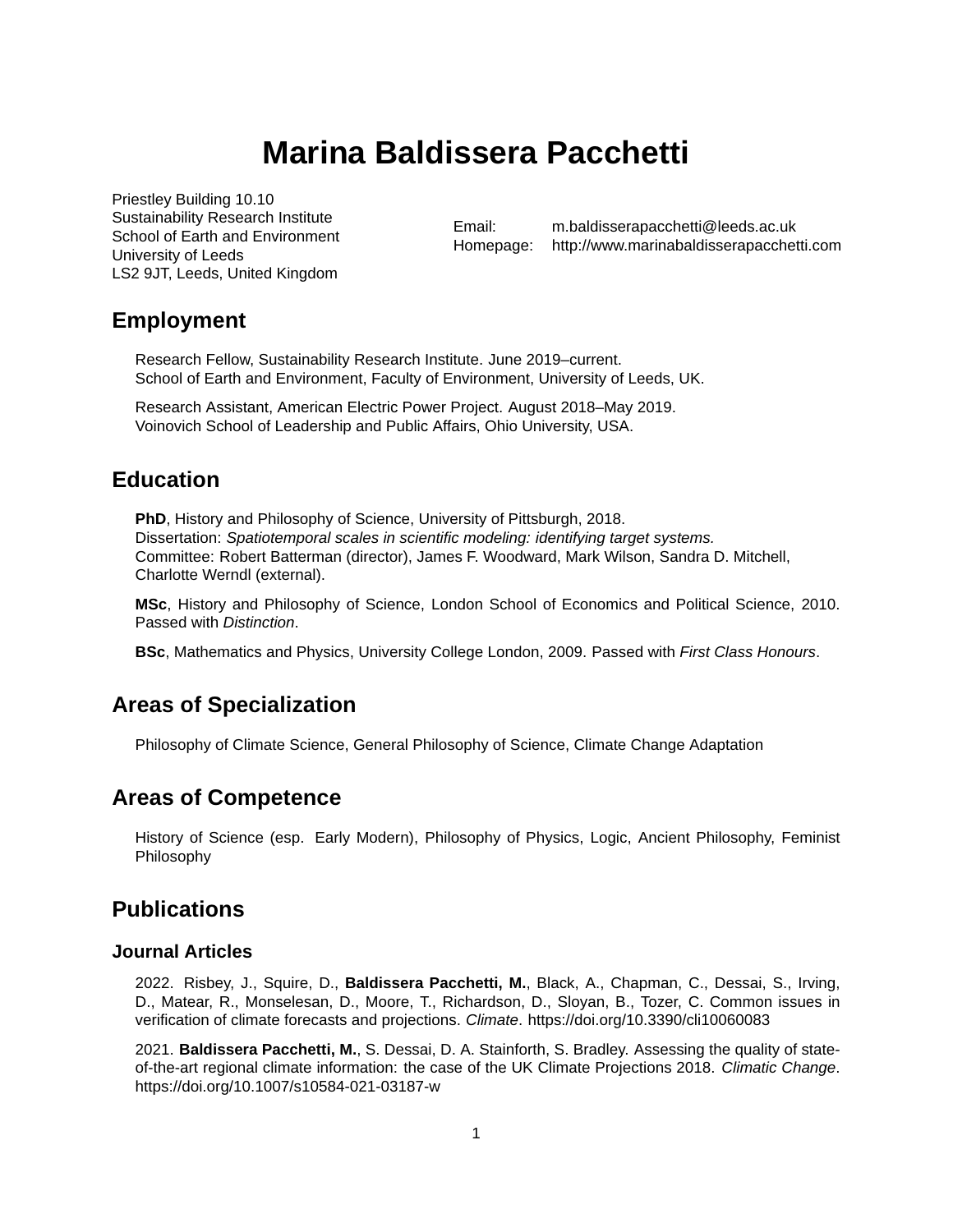2021. **Baldissera Pacchetti, M.**, S. Dessai, S. Bradley, D. A. Stainforth. Assessing the quality of regional climate information. *Bulletin of the American Meteorological Society.* [https://doi.org/10.1175/BAMS-D-](https://doi.org/10.1175/BAMS-D-20-0008.1)[20-0008.1](https://doi.org/10.1175/BAMS-D-20-0008.1)

2020. **Baldissera Pacchetti, M.** Structural uncertainty through the lens of model building. *Synthese*. Online First: <https://doi.org/10.1007/s11229-020-02727-8>

2018. **Baldissera Pacchetti, M.** A role for spatiotemporal scales in modeling. *Studies in History and Philosophy of Science, 67,* 14–21. <https://doi.org/10.1016/j.shpsa.2017.10.006>

#### **White Papers and Other**

2022. Bremer, S., Wardekker, A., **Baldissera Pacchetti, M.**, Bruno Soares, M. & Van Der Sluijs, J. P. Editorial: What counts as high quality knowledge for climate adaptation? *Frontiers in Climate, section Climate Risk Management*. DOI: 10.3389/fclim.2022.905786.

2021. **Baldissera Pacchetti, M.**, J. Schacher, S. Dessai, M. Bruno Soares, R. Lawlor & J. Daron. Towards a UK Climate Services Code of Ethics. Meeting Summary in the *Bulletin of the American Meteorological Society*. [https://doi.org/10.1175/BAMS-D-21-0137.1](https://journals.ametsoc.org/view/journals/bams/aop/BAMS-D-21-0137.1/BAMS-D-21-0137.1.xml)

2019. Michaud, G., Zimmer, M., Khalaf, C., Allwine, D., Pitt, D., Trainer, M., Kloepfer, J., **Baldissera Pacchetti, M.**, Westover, K., Riley, J., Hall-Jones, C., Cordetti, A., & Ewart, M. *Evaluating the economic benefits of solar energy deployment in Southeastern Ohio.* Prepared for American Electric Power (AEP) Ohio.

### **Translations**

2021. **Baldissera Pacchetti, M.** English translations of

Ehrenfest-Afanassjewa, Tatjana. (1925). Zur Axiomatisierung des zweiten Hauptsatzes der Thermodynamik. *Zeitschrift für Physik, 33*, 933–945; and

Selected parts of Ehrenfest-Afanassjewa, Tatjana. (1956). *Grundlagen der Thermodynamik*. Leiden: Brill.

In Jos Uffink, Giovanni Valente, Charlotte Werndl, & Lena Zuchowski (Eds.), *Tatjana Afanassjewa and her legacy: philosophical insights from the work of an original physicist and mathematician.* Springer. <https://doi.org/10.1007/978-3-030-47971-8>

### **Papers in preparation**

An advanced review article on the "Physical Climate Storyline" approach. (under review at *Wires Climate Change* – with Suraje Dessai, Ted Shepherd, Jana Sillmann, Bart Van Den Hurk, Liese Coulter).

A philosophical paper on the trust relationship between policy makers and scientists in the context of climate adaptation and scientific uncertainty. (in preparation for submission)

An interdisciplinary paper that explores diversity of modeling approaches to address the shortcomings of uncertainty quantification in estimates of climatic change. (in preparation for submission – with Julie Jebeile and Erica Thompson)

An interdisciplinary paper that exemplifies the use of Bayesian Networks to explore value judgements and uncertainty in creating different versions of deterministic and non-deterministic Physical Climate Storylines. (in preparation for submission – with Taro Kunimitsu (lead author), Alessio Ciullo and Jana Sillmann)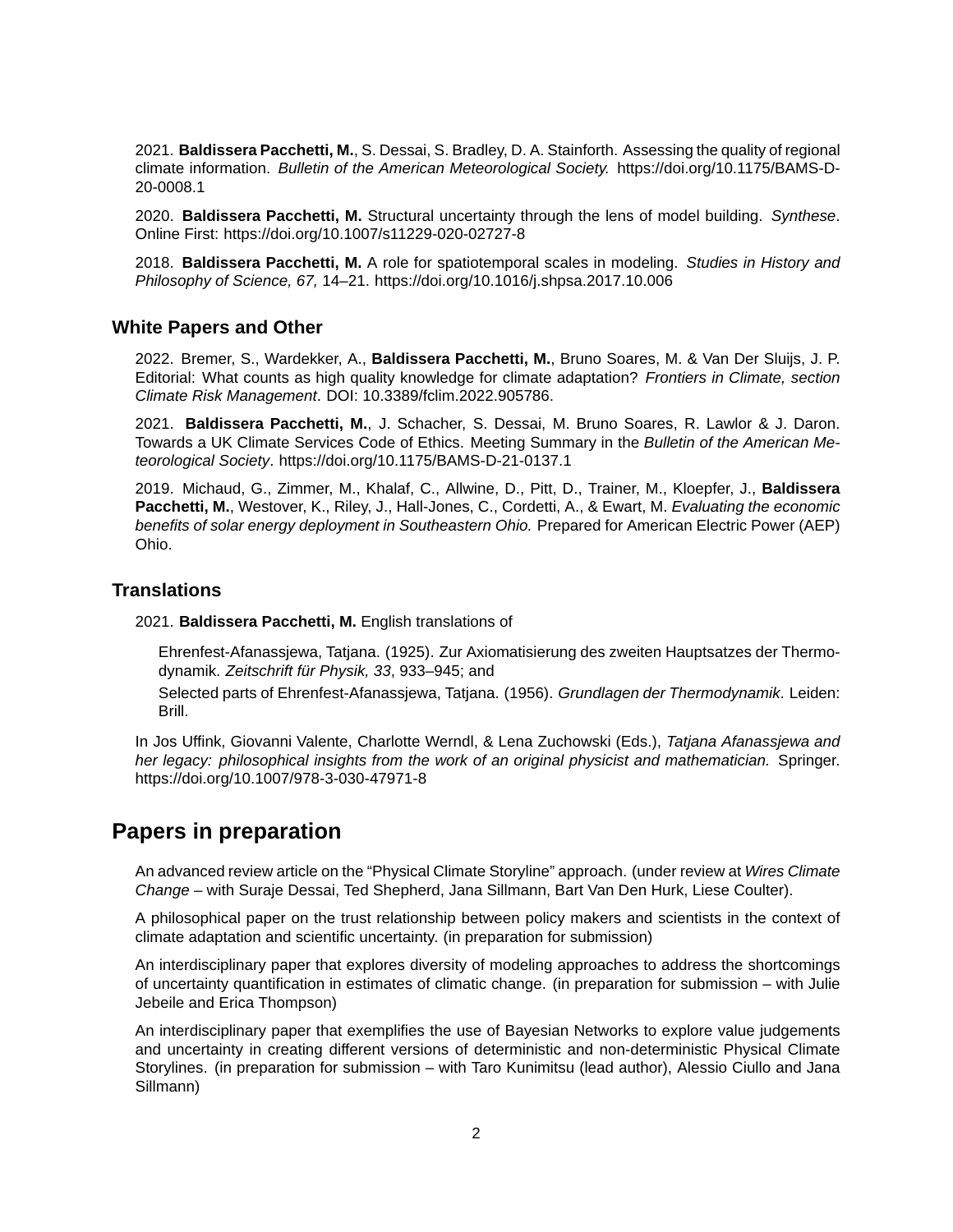### **Presentations**

#### **Peer-Reviewed**

Beyond uncertainty quantification: new challenges in the epistemology of climate change adaptation. (upcoming)

Symposium on Climate Risks: Impact, Vulnerability, and Adaptation Biennial Meeting of the Philosophy of Science Association, University of Pittsburgh, Pittsburgh, PA, USA November, 2022.

Evaluating the quality of model-based regional climate information: the case of the UK Climate Projections 2018.

European Society for Philosophy of Science, Hybrid Conference (attended online) September 15-18, 2021.

Annual Meeting of the European Meteorological Society, Virtual Conference September, 2021.

British Society for Philosophy of Science, Virtual Conference July 7-9, 2021.

Atmospheric Science Conference, National Centre for Atmospheric Science, Royal Meteorological Society, Virtual Conference July 6, 2021.

UK Met Office Science Conference, Virtual Conference May 11-12, 2021.

European Geophysical Union General Assembly, Virtual Conference April 19-30, 2021.

Revisiting the distinction between predictions and projections.

Biennial Meeting of the Society for the Philosophy of Science in Practice (SPSP), Michigan State University (MSU) in East Lansing, Michigan, USA. July 7-10, 2020. Cancelled due to COVID-19

Assessing the epistemic quality of climate information for adaptation.

Consortium for Socially Relevant Philosophy of/in Science and Engineering (SRPoiSE), Michigan State University (MSU) in East Lansing, Michigan, USA. July 7-10, 2020. Cancelled due to COVID-19

The International Conference on Climate Services, Indian Institute of Tropical Meteorology, Pune, India. February 11–13, 2020.

Studying the Climate: A Challenge of Complexity, Institute of Physics, London, UK. February 6, 2020.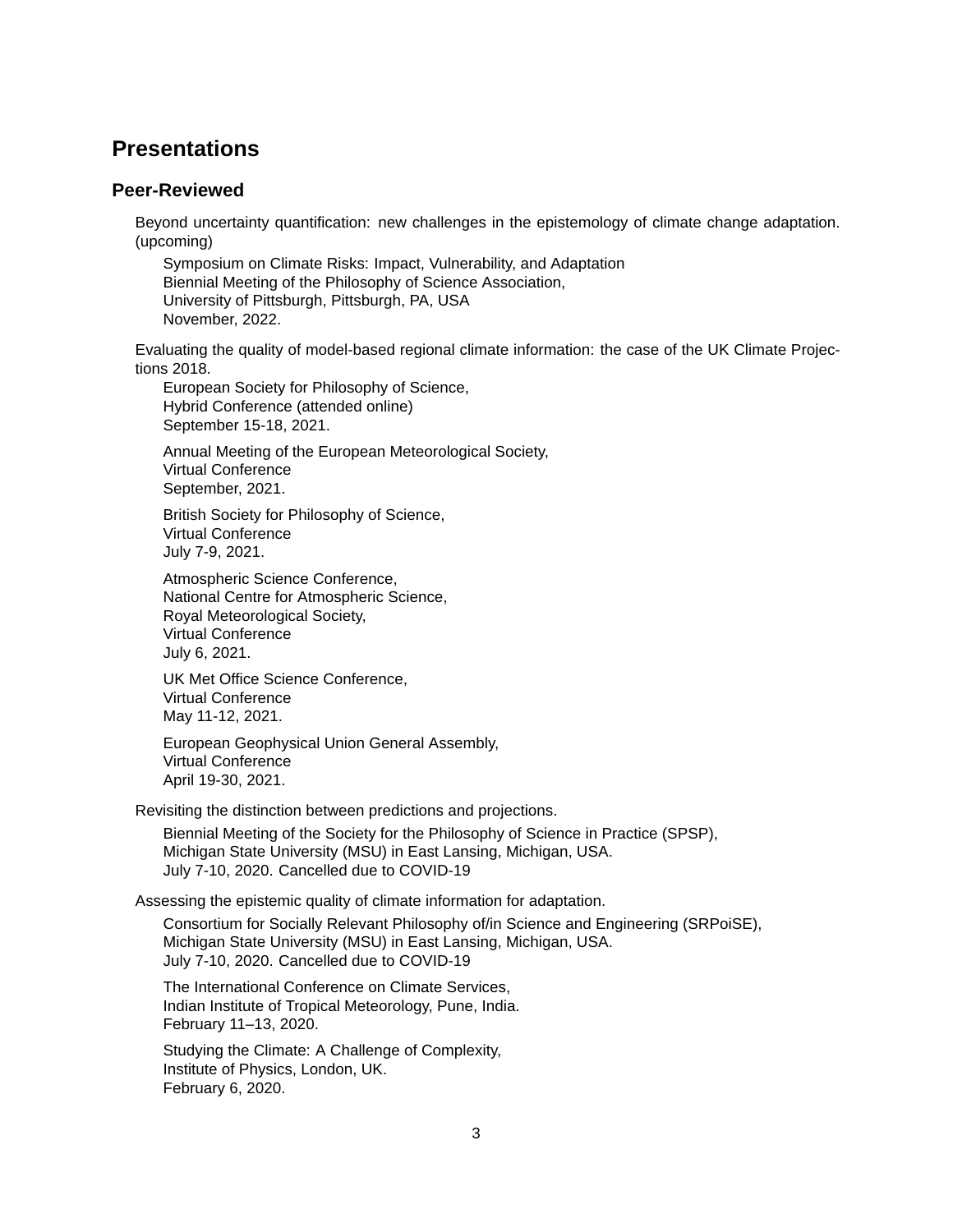Trust and values at the science-policy interface.

The 2019 Annual Meeting of the Society for Decision Making under Deep Uncertainty, Delft University of Technology, Netherlands. November 5–7, 2019.

A role for spatiotemporal scales in modeling.

The 18th UK and European Conference on Foundations of Physics, London School of Economics, UK. July 16–18, 2016.

In what sense is uncertainty intrinsic to climate science?

British Society for the Philosophy of Science Annual Meeting, University of Manchester, UK. July 2–3, 2015.

Uncertainty in Climate Science and its Impact on Decision Making, Sorbonne–Universités (SND), University of Paris 4, France. May 26–28, 2015.

Algorithms and Complexity in Mathematics, Epistemology and Science, Rotman Institute, University of Western Ontario, Canada May 4–5, 2015.

Idealization of scales of motion in atmospheric dynamics.

Second Irvine-Pittsburgh-Princeton Conference on the Mathematical and Conceptual Foundations of Physics, Department of Logic and Philosophy of Science, University of California, Irvine, USA. March 20–21, 2014.

Turning music into sound: Vincenzo Galilei's contributions to acoustics.

Biennial Meeting of the History of Science Society, Chicago, USA. November 6–9, 2014.

167th Meeting of the Acoustical Society of America, Providence, RI, USA. May 5–9, 2014.

Galileo: Science, Faith and the Arts, St. Michael's College, University of Toronto, Canada. October 3–4, 2013.

#### **Invited**

One or Many? The logics of Physical Climate Storylines.

Workshop: epistemic and methodological issues in climate science. Oeschger Centre for Climate Change Research, University of Bern, CH. March 18, 2022.

Trust and values at the science-policy interface.

MCMP colloquim (with Wendy Parker), Munich Centre for Mathematical Philosophy, Ludwig-Maximilian Universitaet, Munich. January 26, 2022.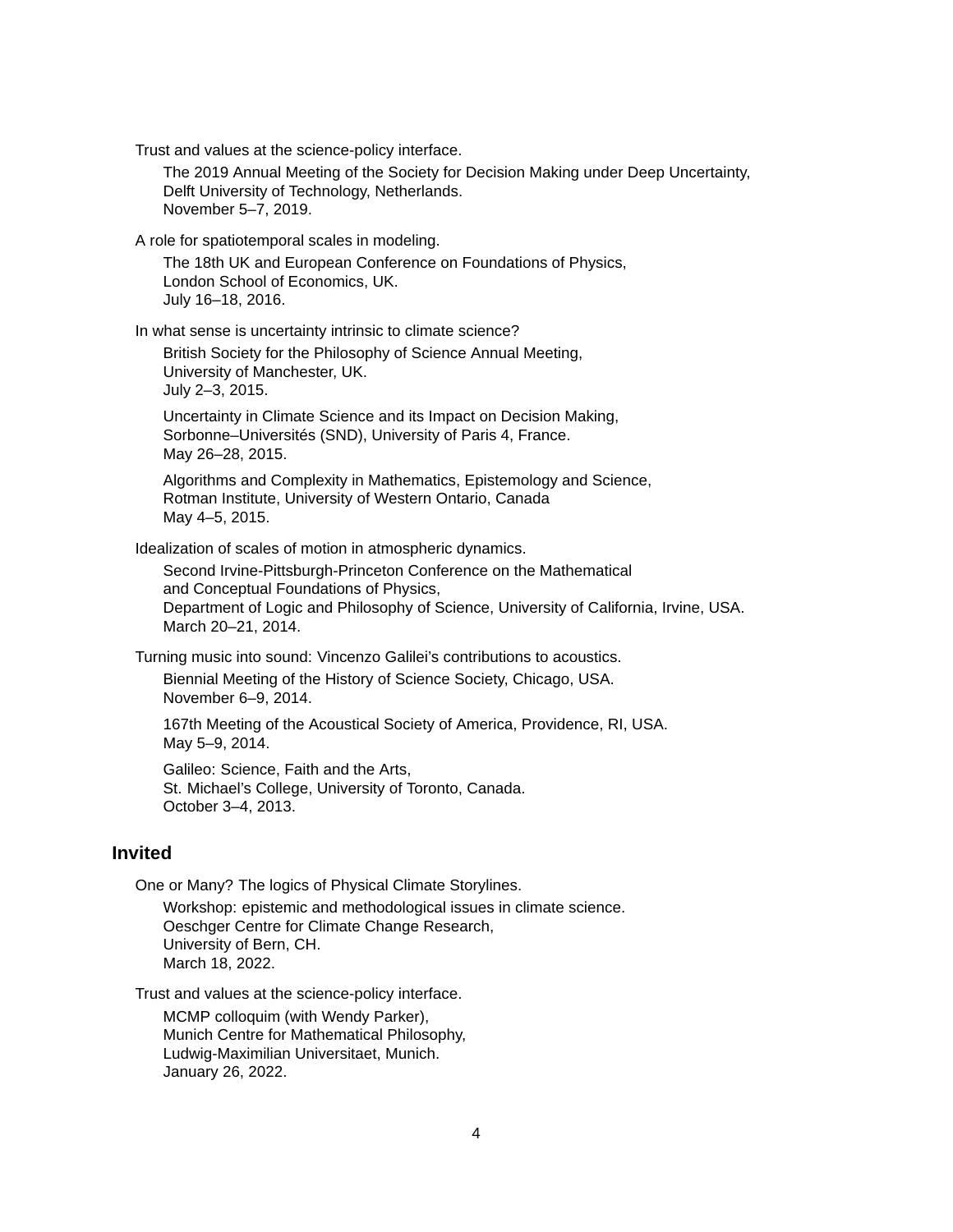Values in Science Workshop, Institute for Future Studies, Stockholm. May 17-18, 2021.

Structural uncertainty through the lens of model building.

Research Seminar, Department of Geography, University of Bergen, Bergen, Norway. May 28, 2020.

Department of Philosophy, George Mason University, Fairfax, VA, USA. February 20, 2020.

Epistemic pluralism in public policy.

MPA 5850: Policy Analysis for Public Affairs and Leadership, Voinovich School of Leadership and Public Affairs, Ohio University, USA. February 11, 2019.

Structural uncertainty: target system identification.

Philosophy Department, Virginia Polytechnic Institute and State University, Blacksburg, USA. February 12, 2018.

# **Teaching Experience**

### **At the University of Leeds**

Courses taught as independent instructor

Section on data collection and analysis (including co-leading a field trip) for SOEE2570: Research in the Environmental Social Sciences, Spring 2022.

Section on Climate Change Adaptation for SOEE5550M Climate Change: Impacts and Adaptation, Spring 2020, 2021.

Lecture on Scientific Uncertainty for SOEE3112 Environmental Risk: Science, Policy and Management, Autumn 2019, 2020, 2021.

Theses advised

Bin Tan. Climate Change and Environmental Policy MSc. *Study on the relationship between climate change and the development process of Chinese history and society.* (2022)

Kayon Cox. Climate Change and Environmental Policy MSc. *Drivers and barriers to household adaptation to tsunami risks in the Turks and Caicos Islands.* (2020)

Hannah Brockway. Climate Change and Environmental Policy MSc. *A comparative analysis of policies to enforce behavioural change to reduce energy consumption in low income households.* (2020)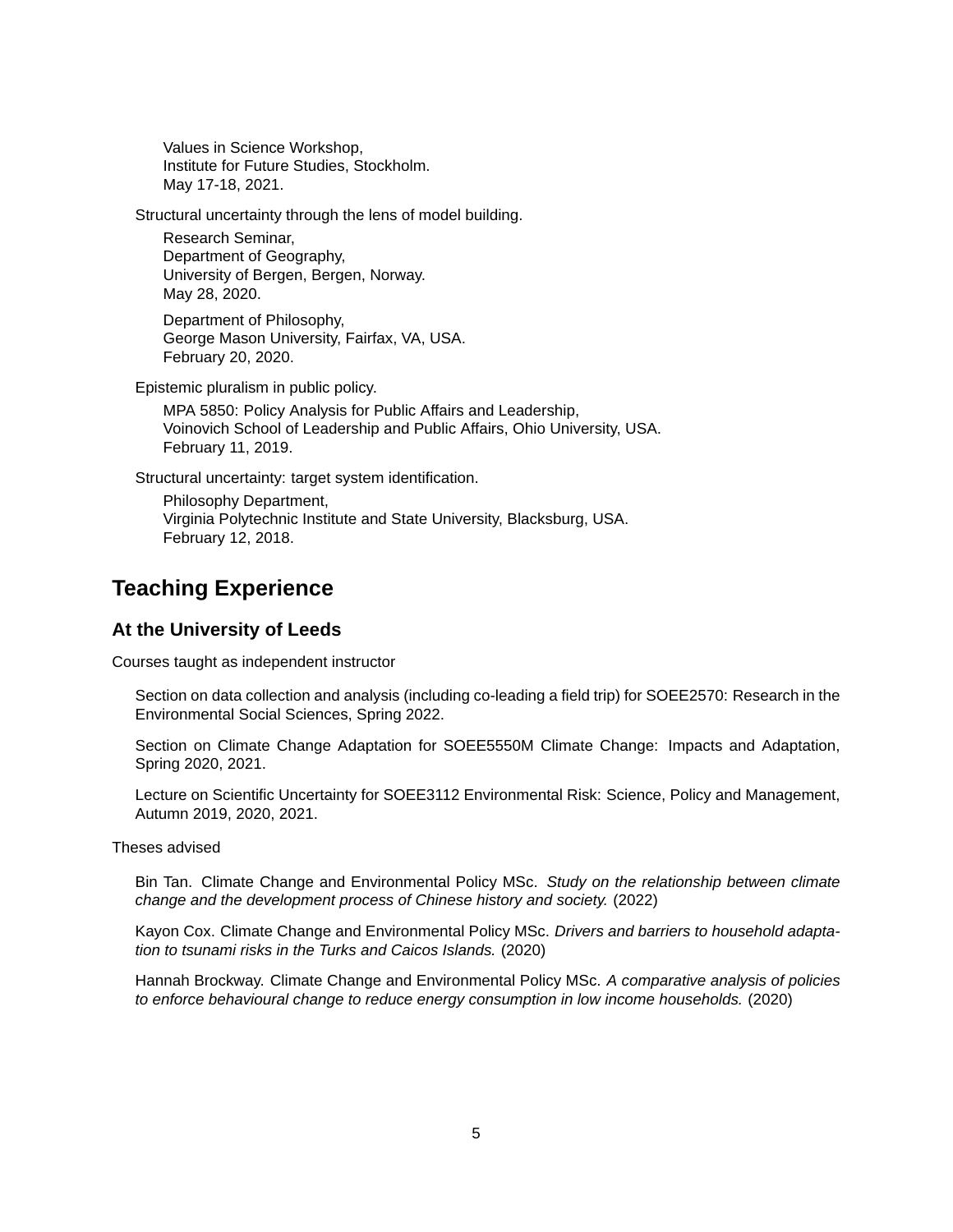### **At the University of Pittsburgh**

Courses taught as independent instructor

Magic, Medicine and Science (Introductory undergraduate course on the history of science from Ancient Greek philosophy and science to the Early Modern period), Spring 2017.

Myth and Science (Introductory undergraduate course on the history of Ancient Greek philosophy and science), Fall 2016.

Principles of Scientific Reasoning (Introductory undergraduate course on critical thinking), Spring 2015.

As teaching assistant

Magic, Medicine and Science, with Prof. Peter Machamer, Spring 2013.

The Nature of Emotions, with Prof. James Lennox, Fall 2012.

# **Service to the Profession**

### **Editorship**

Lead Guest Associate Editor, *Climatic Change*, with Suraje Dessai, Seamus Bradley, David A. Stainforth, Erica Thompson and James Risbey, Special issue on "Quality of climate information for climate change adaptation".

Guest Associate Editor in Climate Risk Management, *Frontiers in Climate*, with Scott Bremer, Marta Bruno Soares, Arjan Wardekker and Jeroen Van Der Sluijs, Research Topic on "High-Quality Knowledge for Climate Adaptation: Revisiting Criteria of Credibility, Legitimacy, Salience, and Usability".

#### **Other**

Co-lead of the research group "Climate Change Adaptation and Vulnerability Services", part of the Sustainability Research Institute, School of Earth and Environment, University of Leeds.

Reviewer for philosophy journals: *British Journal for the Philosophy of Science*, *Synthese*, *Philosophy of Science*, *Philosophers' Imprint*.

Reviewer for science journals: *Climate Risk Management*, *Climate Services*, *Frontiers in Climate*.

Expert Reviewer for *Intergovernmental Panel on Climate Change, Working Group II, First Order Draft and Working Group I, Second Order Draft of AR6*.

Lead convener for the session on *Physical Climate Storylines*, Meeting of the European Meteorological Society 2022, Bonn. September 2022.

Lead convener for the session on *Physical Climate Storylines*, Scenarios Forum 2022, IIASA, Vienna. June 2022.

Co-organizer with Jillian Schacher, Suraje Dessai, Rob Lawlor, Marta Bruno Soares and Seamus Bradley on the Ethics of Climate Services, School of Earth and Environment and the IDEA Centre, University of Leeds. *Funded by the pump-priming grant "ReactCC"*. November 2020.

Lead organizer with Suraje Dessai, Erica Thompson, Seamus Bradley and David A. Stainforth, Workshop on Quality of Climate Information, School of Earth and Environment, University of Leeds, and ESRC Centre for Climate Change Economics and Policy. October 2020.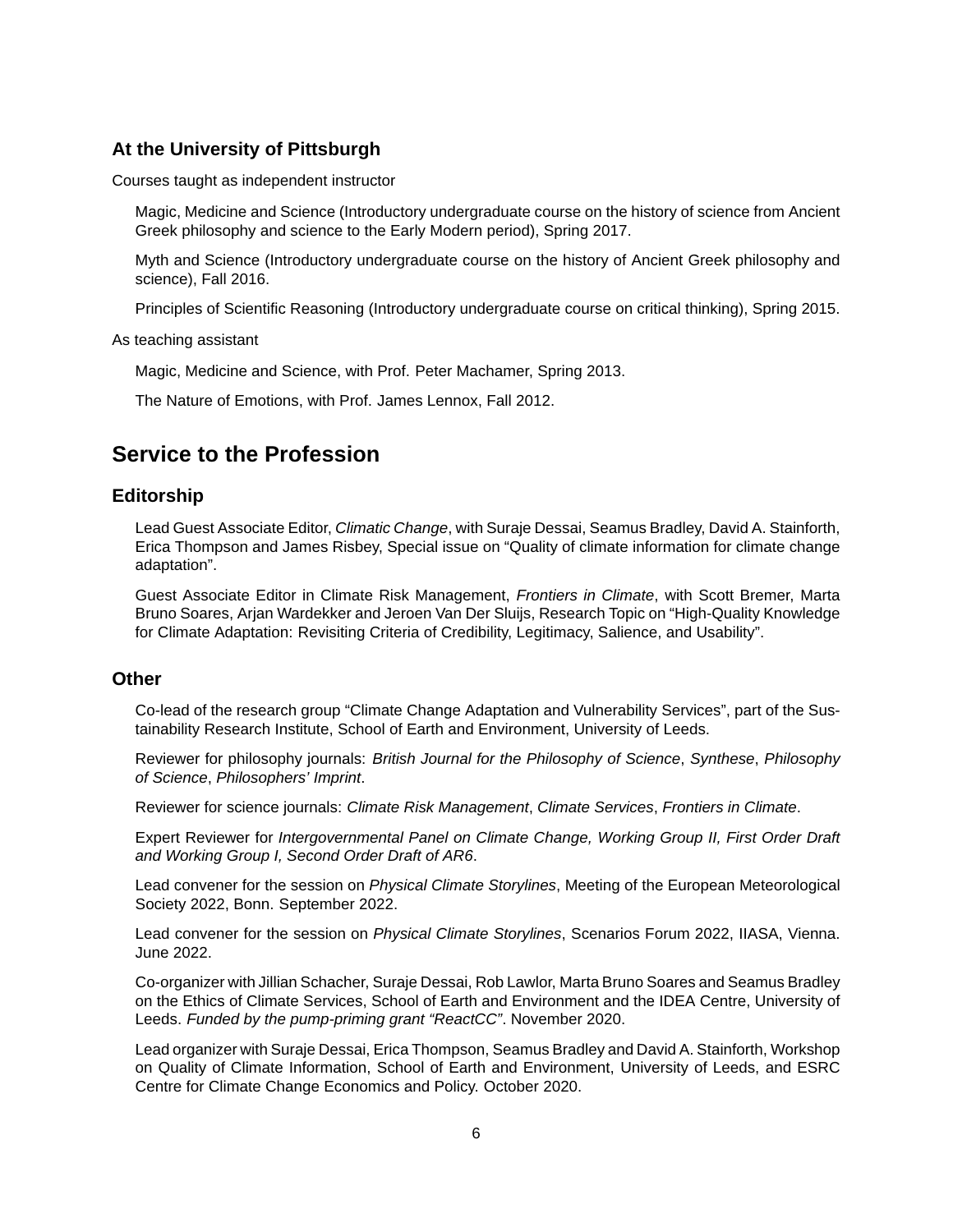Co-organizer with Giovanni Valente, Workshop on Climate Models and Public Policy, Department of Philosophy, University of Pittsburgh. February 28, 2015.

Co-organizer with Elay Shech and Giovanni Valente, Workshop on Climate Models and Uncertainty, Center for History and Philosophy of Science, University of Pittsburgh. February 26, 2015.

# **Professional Development**

Online training on Climate Services for Adaptation Using Climate Data. Copernicus and European Center for Medium Range Weather Forecast. Online. November–December, 2020.

Autumn School on Co-Producing Climate Adaptation Research. Center for the Study of the Sciences and the Humanities, University of Bergen. Bergen, Norway. October 20–25, 2019.

Workshop on Teaching and Learning in Philosophy with a Special Emphasis on Inclusive Pedagogy. University of Pittsburgh. Pittsburgh, USA. February 4, 2017.

Utrecht Summer School on Physics of the Atmosphere at the Institute for Marine and Atmospheric Research. Utrecht, Netherlands. August 18–29, 2014.

Research Methods Workshop for Early-Career Graduate Students on Music and Travel, 1500-1700. The Newberry Library, Chicago, USA. March 7, 2014.

Vienna International Summer School – Scientific World Conceptions, Session on "Climate Studies". Vienna, Austria. July 1–14, 2013.

### **Grants**

Horizon Europe grant (Climate Science and Responses Call) for the project "*Climateurope2*". Allocated €400,000 of €9,000,000 to co-lead a work-package that develops and updates a framework for standardizing climate services. Led the participation of the University of Leeds in the proposal writing stage. 2021-2026.

Knowledge exchange and impact policy support fund (£29,682) for the project "*Next generation of national climate projections to support public policy.*", with Prof. Suraje Dessai and Prof. David A. Stainforth. University of Leeds, 2021-2022.

Newberry Renaissance Consortium Grant, 2014.

Travel Grant to attend Second IPP conference at UC Irvine, 2014.

Wesley C. Salmon Research Fund, 2014.

Travel Grant for the Philosophy of Logic, Math and Physics Graduate conference and Metaphysics within and without Physics, University of Western Ontario, 2014.

NSF Travel grant for presenting at the meeting of the History of Science Society, Chicago, 2014.